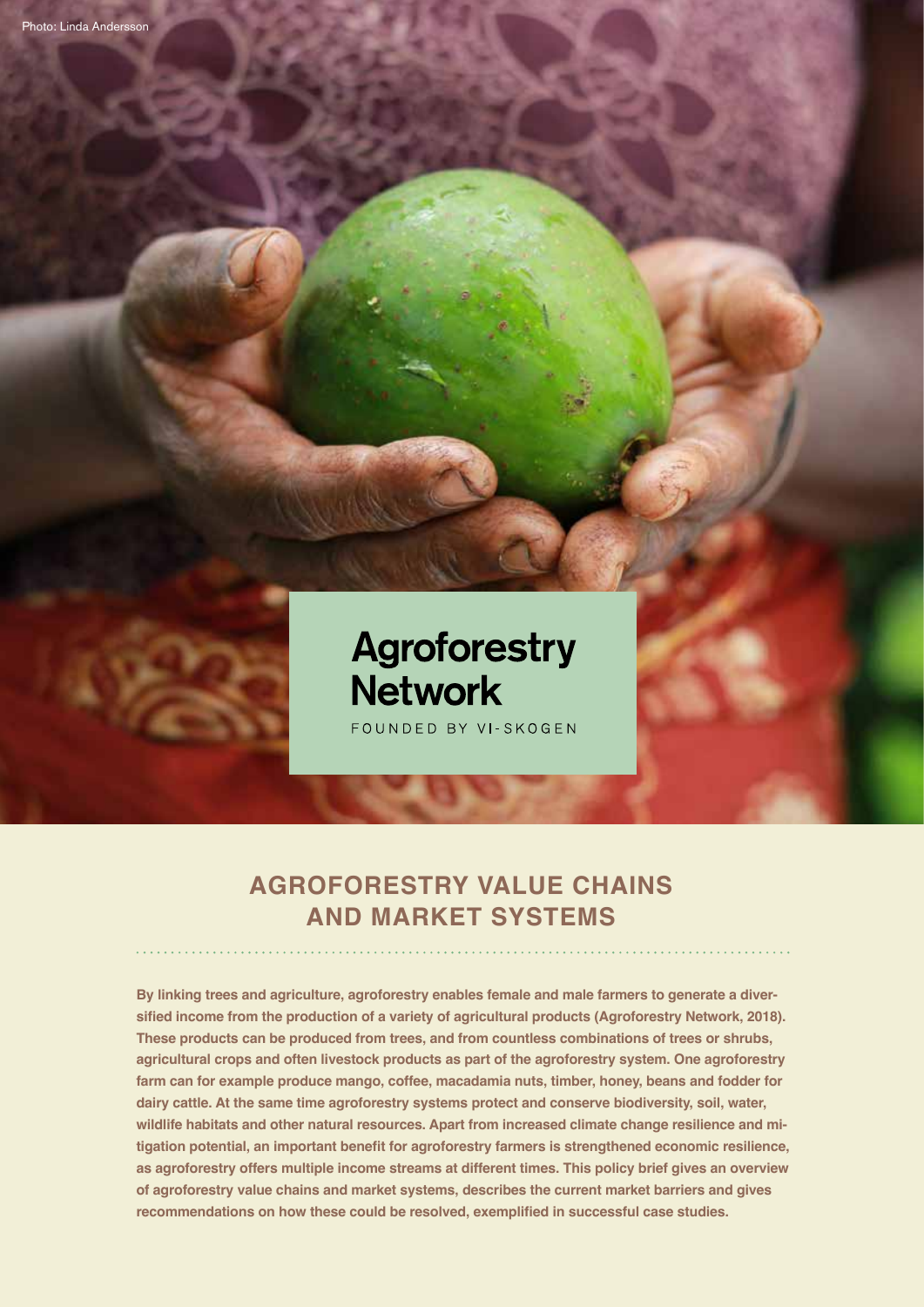# **MAIN BARRIERS OF AGROFORESTRY MARKET SYSTEMS**

Under-developed markets are the main challenge for agroforestry value chains and market systems to be sustainable and successful. Most agroforestry products lack connections to markets due to poorly developed policies that tend to focus on conventional agricultural methods such as monocropping systems. Adequate farming techniques exist but are in many cases not accessible for the farmers (Campbell, 2014). In order to provide sufficient income to farmers, agroforestry value chains and market systems need to become more efficient and profitable; for example by supporting smallholder farmers to organise themselves

### *Sustainable Development Goals (SDGs)*

Agroforestry contributes to many of the SDGs (Agroforestry Network, 2018). In this policy brief we focus on the following SDG targets:

### *SDG 1.5*

By 2030, build the resilience of the poor and those in vulnerable situations and reduce their exposure and vulnerability to climate-related extreme events, shocks and disasters

### *SDG 2.4*

By 2030, ensure sustainable food production systems and implement resilient agricultural practices that increase productivity, help maintain ecosystems, strengthen capacity for adaptation to climate change and progressively improve land and soil quality

### *SDG 8.2*

Achieve higher levels of economic productivity through diversification, technological upgrading and innovation

# *SDG 12.3*

By 2030, halve per capita global food waste and losses along production and supply chains, including post-harvest losses



in cooperatives. Smallholders – especially women – need access to finance and advisory services, as agroforestry farming systems require investments in technical skills, and skills for marketing of products.

There is generally inadequate awareness among decision makers about these barriers within market systems and a lack of coordination between stakeholders/value chain nodes. As agroforestry involves various stakeholders and value chains across both agriculture and forestry sectors, institutional mandates are often unclear and divided between agriculture and forestry ministries. This can lead to poor ownership for support to agroforestry systems. If these barriers are resolved, agroforestry can offer various economic, environmental and social benefits, and empower women and marginalised groups (Agroforestry Network, 2018). This calls for more financing to organisations and projects focusing on developing sustainable, equitable and inclusive agroforestry market systems.

# **APPLYING A MARKET SYSTEMS APPROACH**

Due to their natural complexity, agroforestry market system connections are not as clear or developed as in singular, staple crop value chains. A flexible market systems approach can be applied to connect, build value added services and enhance market access among smallholder producers and agribusinesses while minimising direct actions that risk further distorting the market system (Ripley & Nippard, 2014). In the short to medium term perspective, the market systems approach aims to create sustainability by making the value chains more efficient, effective, and profitable for all stakeholders, with special regard to vulnerable and marginalised groups including women. In the medium to long term perspective, the market system approach aims to catalyse structural change in relevant markets, and that smallholder farmers organise themselves in for example farmer organisations and cooperatives, to strengthen their market position and change the system on a larger scale to reach a large number of smallholders. Therefore, applying a market systems approach is preferred to enable sustainable, equitable and inclusive change to a diverse market system such as agroforestry.

### **LINKING FARMERS TO MARKETS**

In order for agroforestry systems to be adopted by farmers, they need to be able to make a livelihood from the farm. Supporting farmer organisations can strengthen farmers' economic resilience in various ways; e.g. it strengthens their position in negotiating prices, and enables them to access finance and training, input services and market information. An inclusive market systems approach focuses on connecting farmers to local and regional markets, which have shown to have the highest positive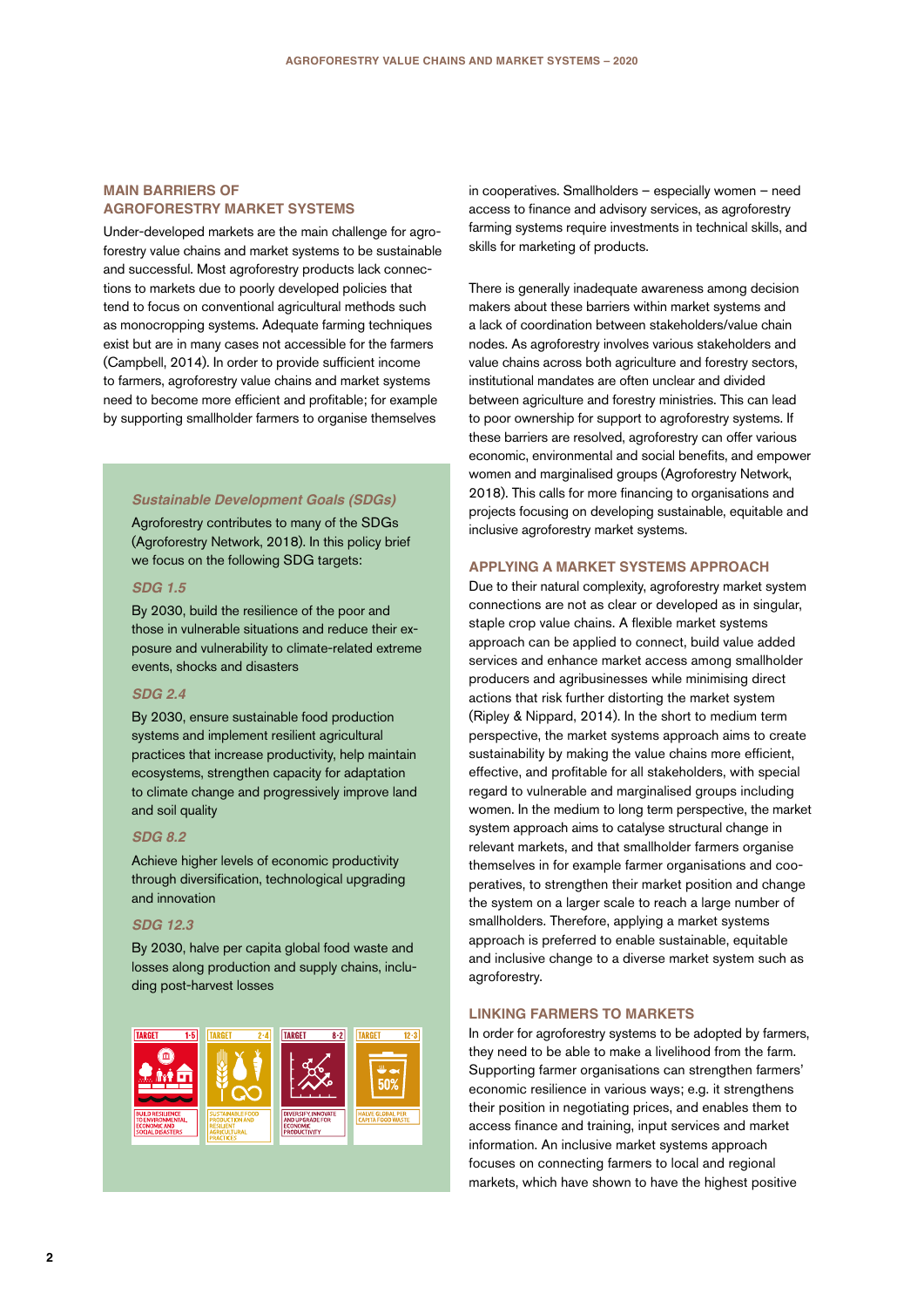

Malawi – Chirunga forest, Zomba 2014: Intercropping with mays during early stages of forestry plantation.

impact (FAO/CSM, 2016), because of a growing middleclass in developing countries and the relatively easy access to such markets by smallholder farmers. Once the producers/cooperatives can ensure a steady stream of a certain volume of products to for example supermarkets or farmers markets, it can increase the price.

In Kenya, the farmer partner organisation Western Tree Planters Association (WETPA) developed commercial tree farming, nurseries and bee keeping to strengthen climate resilience and improve the livelihoods of the farmers in the region. This inclusive green growth project focused on sustainable agricultural land management including agroforestry, supported by Vi Agroforestry. Approximately 1.5 million trees were planted, increasing vegetation/tree cover in the area and rehabilitating the riverbanks. More than 423,250 tree seedlings were sold to neighbouring farmers. The project also supported the farmers, of which 25% were women, to establish over 185 beehives under 64 apiaries, producing averagely 10 kg honey/hive per year. The honey was sold at about 6 USD per kg, and the increase in bees in the catchment supported the

pollination of crops, such as beans, coffee and tomatoes – resulting in increased yields of these crops.

There is a huge potential in quality products from agroforestry-systems that can be sold at high income markets, with a good margin. Global markets are already showing

> interest in products from agroforestry tree species, such as baobab, lucuma and neem. Also, climate change and biodiversity are both strong selling points to influence consumers in the supermarkets and in the growing urban centres in developing countries, servicing the rapidly growing urban middle class. Certifications like Organic, Rainforest alliance or FSC timber are often too expensive for small-

holder farmers, but could be addressed through e.g. promoting Participatory Guarantee Systems (PGS). PGS function as locally based, peer reviewed quality assurance systems building on social networks, knowledge exchange, and support within an association of farmers (IFOAM, 2020). It is important to relate to the consumers and raise their awareness. Therefore, national civil society organisations need to be reinforced, so they can advocate for strengthened policies and an enforcement of biodiversity



**planted which increased vegetation in the area**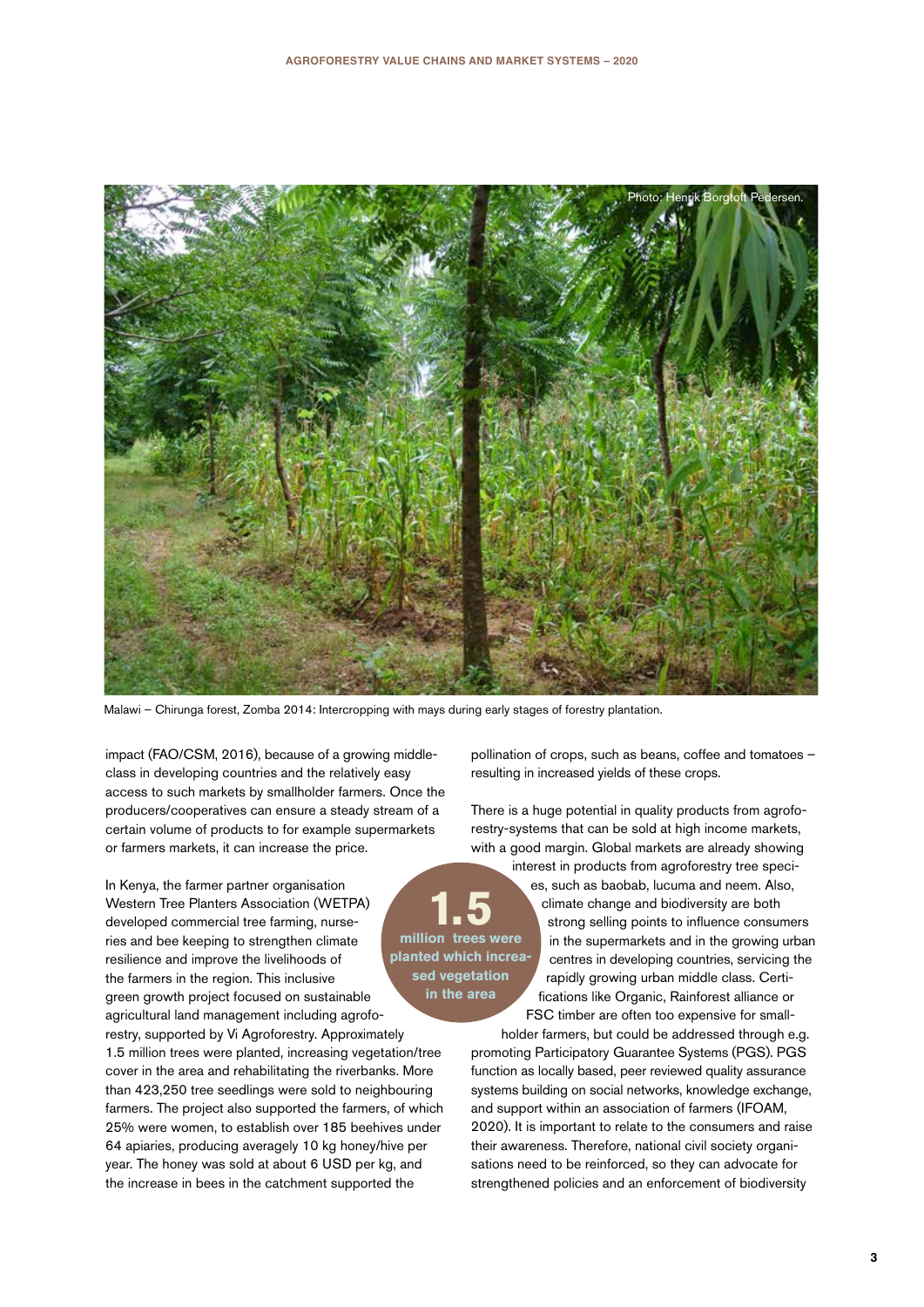

Mr. Deus Nuwagaba from NUCAFE drying coffee beans in Uganda.

conservation and climate resilience measures through agroforestry. Additionally, more attention needs to be paid to agricultural commodity traders, as they are positioned at the centre of most common value chains. As a result, they have a huge power and influence over the entire value chain.

# *"*

*It's well-known that consumers can exert pressure to close market failures through their purchasing decisions. However, this only works in practice when the products available are: 1) affordable and sustainably produced, 2) products are labelled 3) that the information given is trustworthy (transparency, accountability).*

*Christina Snöbohm, Senior Sustainability Strategist, COOP supermarkets, Sweden*

# **TRACEABILITY AS A MARKET INCENTIVE**

Export of agroforestry products to international markets could offer higher incomes to farmers for their top-quality products. One option is to focus on speciality products, such as organic coffee. The National Union of Coffee Agribusinesses and Farm Enterprises (NUCAFE) is a national umbrella coffee farmers' organisation in Uganda supported by NIRAS in a project financed by the Nordic Development Fund (NDF). NUCAFE has evolved as a private sector led farmer organisation formed to serve and position farmers well in the liberalised coffee value chain. NUCAFE is using a "farmer ownership model", in which farmers own their coffee beans as long as possible in the value chain before the export. This increased ownership improves the farmer's income due to less middlemen involved and ensures community benefits, sustainable livelihoods and an enhanced product quality. NUCAFE is also using geo-referencing in order to make their products traceable to end-consumers and receive UTZ certification, which in turn has offered higher incomes for the coffee farmers (NUCAFE, 2019). Other tools used are e.g. blockchain and drones to get access of data in agriculture projects. Blockchain is often used in coffee value chains in order to trace the coffee beans back to its origins and allows the customers to track the supply chain journey of their consumed coffee.

Moreover, Vi Agroforestry has had successful experiences with fairtrade certified coffee. For example, the GREAN project in Uganda is providing an opportunity for coffee producing organisations to own a new fairtrade coffee brand, thus engaging them from production and processing, to packaging and marketing – an innovation to increase the value chain ownership and retain the benefits of value addition for their farmer members.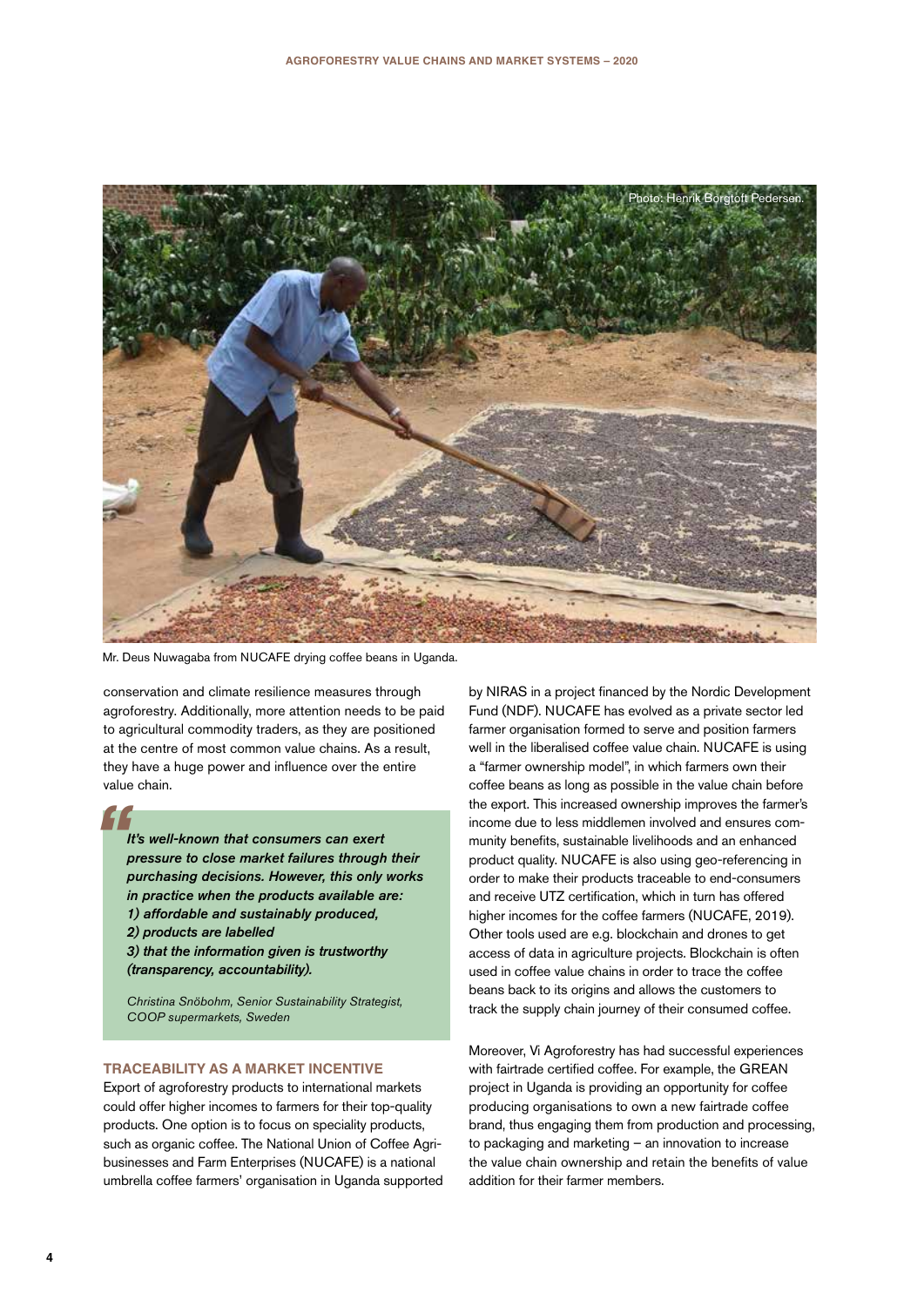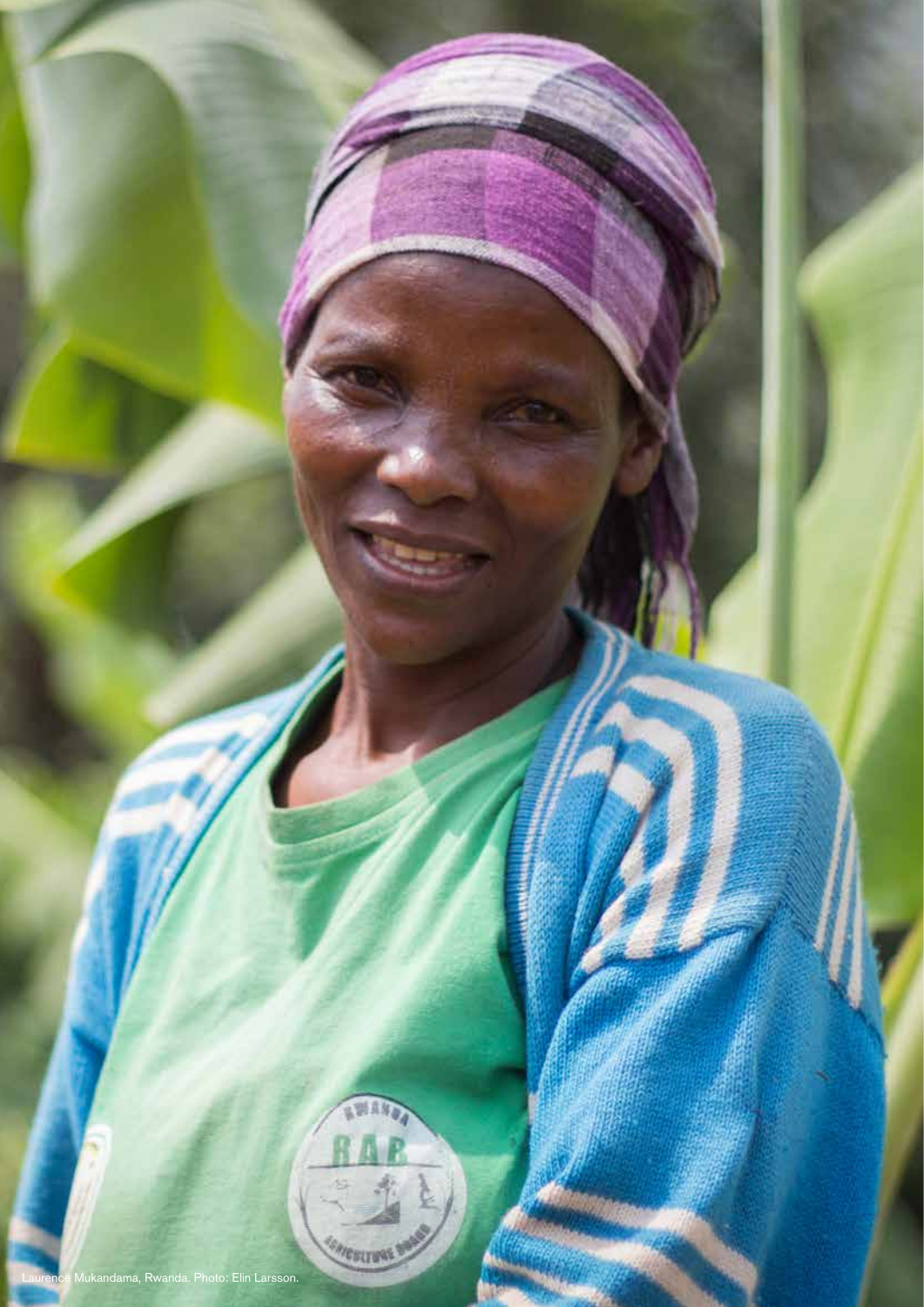### **SUPPORTING DIVERSE MARKET SYSTEMS**

The Green Economic Growth Programme for Papua Provinces (GEGPP) in Indonesia that NIRAS implements on behalf of UKAid focuses on agricultural commodities and value-added, down-stream products that can be developed from those goods. As a part of this, it is selecting, training and mentoring Papuan SME's to become successful entrepreneurs, or 'agripreneurs', trained in the full range of small business management skills.

The GEGPP has identified and developed a range of agroforestry and related commodities such as: coffee, cacao, coconut products (virgin coconut oil), nutmeg, sago starch, and sustainably harvested timber (modular houses, furniture). The most basic problem faced by smallholder farmers and SMEs is their inability to produce commodities, products and services in sufficient volumes to achieve viable economies of scale. This results in marginal incomes, in one of the highest-cost business environments in Indonesia. The GEGPP programme identifies, defines and pilot tests the changes to market systems which are needed, in order to enable wide scale adoption of sustainable crop farming systems and land use practices to generate pro-poor local market development. The GEGPP programme is currently emphasising local Papuan markets instead of focusing on exporting to western Indonesian or overseas markets. This circulates money in the local economy while also creating more jobs and business opportunities, as well as substituting for unnecessary imports.

# **RECOMMENDATIONS TO POLICY- AND DECISIONMAKERS**

Investments in the following aspects could boost the adoption of agroforestry and other sustainable production systems that are needed for biodiversity and climate resilience:

### *1. Linking farmers to markets*

Establishing fair market connections is central to the development of agroforestry value chains. This is most effectively done by focusing on linking farmers, with specific attention to vulnerable and marginalised groups, to local markets and using regional and export markets for top quality/niche products.

# *2. Enabling knowledge exchange and capacity building*

Agroforestry requires knowledge of complex agroecological systems and diverse market systems, and there is a need for adequate extension services and technical assistance, as well as supporting smallholder farmers to organise themselves in order to access markets.

# **3. Improved communication on the benefits of**  *agroforestry*

Agroforestry is gaining increased recognition worldwide. However, in order to be recognised by the endconsumer, agroforestry products need strong marketing, added value from specific labels (different labelling can be suitable for different markets) and they need to be traceable and trustworthy.

# **4. Government policy incentives for diversified**  *farming systems*

Agroforestry involves diversified farming systems that require a long-term engagement/investment and farmers need incentives in order to convert to agroforestry practices. Government policies to promote agroforestry exist, but are usually not enforced, implemented, financed or coordinated at national and local level. Clear institutional mandates need to be developed and strong coordination between the stakeholders in the market system need to be established. There is also a need to reform incentives, such as taxes and subsidies, to act in favour of agroforestry systems and move away from the emphasis on monoculture production systems.

> **Agroforestry products need strong marketing and they need to be traceable and trustworthy.**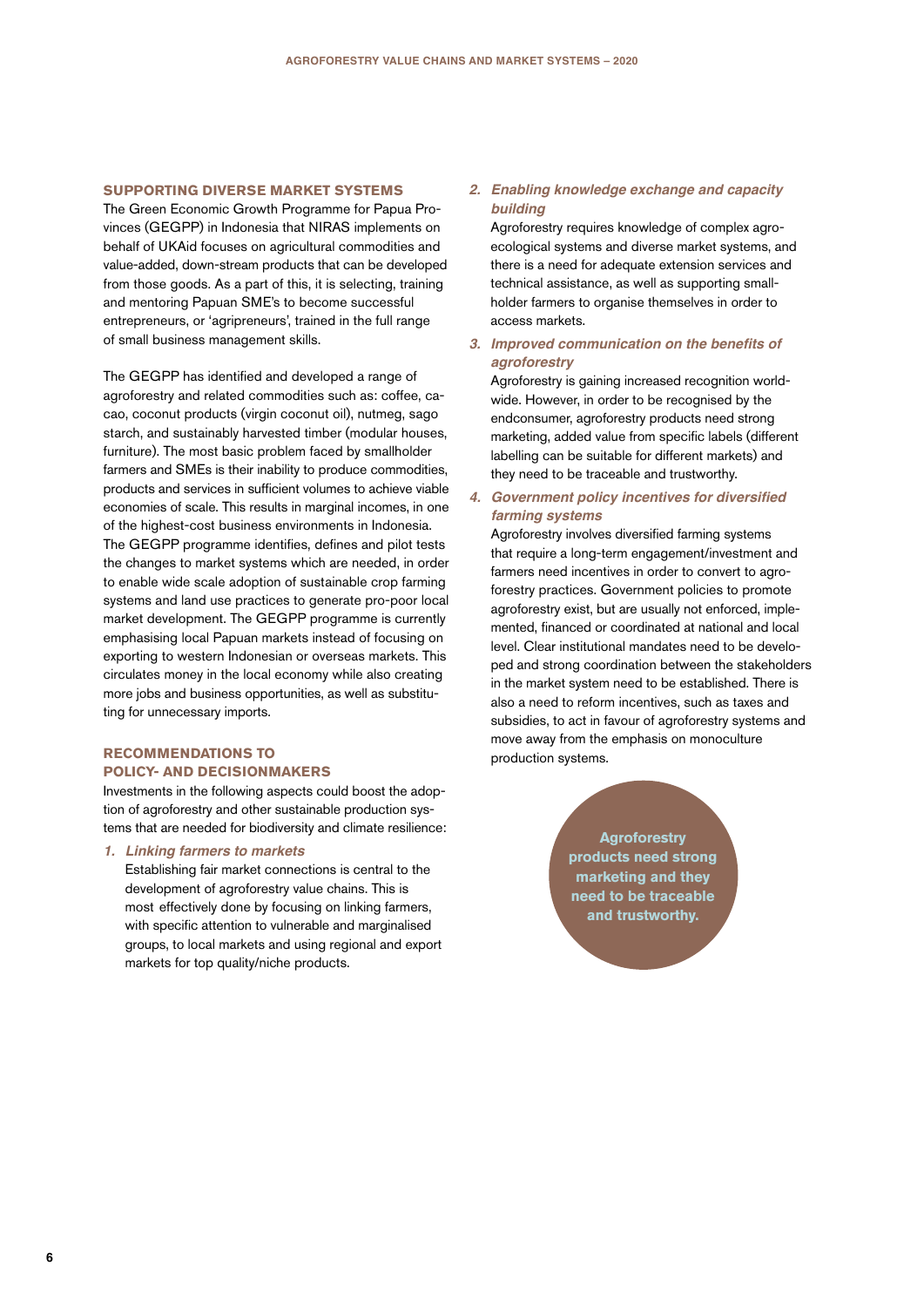

### *References*

Agroforestry Network, 2018: Scaling up Agroforestry: Potential, Challenges and Barriers. A review of environmental, social and economic aspects on the farmer, community and landscape level. https://viagroforestry.org/app/uploads/2018/11/ Scaling-up-Agroforestry-Potential-Challenges-and-Barriers\_ FINAL.pdf

Campbell, 2014: A Framework for Inclusive Market System Development. https://www.marketlinks.org/library/frameworkinclusive-market-system-development

Catacutan et al., 2017: Agroforestry: contribution to food security and climate-change adaptation and mitigation in Southeast Asia. White Paper. Bogor, Indonesia: World Agroforestry Centre (ICRAF) Southeast Asia Regional Program; Jakarta, Indonesia: ASEAN-Swiss Partnership on Social Forestry and Climate Change. http://www.worldagroforestry. org/region/sea/publications/download?dl=/BK00201-17. pdf&pubID=4231&li=7520.

IFOAM - Organics International, 2020: Participatory Guarantee Systems (PGS). https://www.ifoam.bio/en/organic-policyguarantee/participatory-guarantee-systems-pgs

FAO, 2015: Agroforestry "Knowledge Bank". http://www.fao. org/forestry/agroforestry/80338/en/

FAO/CSM, 2016: Connecting smallholders to markets. Civil Society Mechanism (CSM) working group in the Committee on World Food Security (CFS). http://www.fao.org/fileadmin/ templates/cfs/Docs1516/cfs43/CSM\_Connecting\_Smallholder to Markets EN.pdf

NUCAFE, 2019: Value addition through digitalisation for Ugandan coffee farmers. https://www.nucafe.org/index.php/ media-centre/latest-news/184-value-addition-through-digitalisation-for-ugandan-coffee-farmers

Ripley & Nippard, 2014: Making Sense of 'Messiness' – Monitoring and measuring change in market systems: a practitioner's perspective. https://beamexchange.org/uploads/ filer\_public/18/10/181025ff-14f0-4ad9-8772-88269b4cfbc9/ makingsensemessiness2014\_compressed.pdf